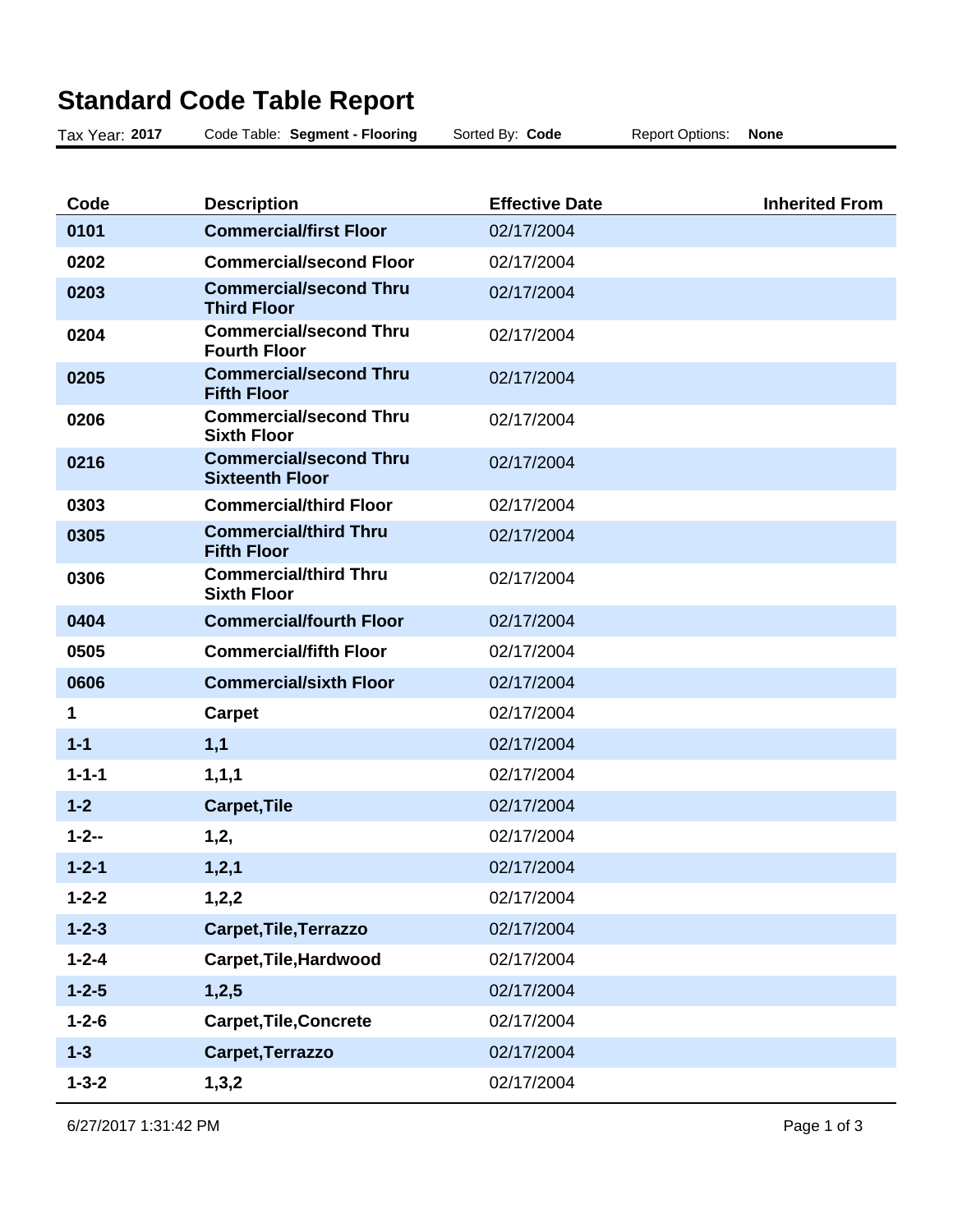| Code                    | <b>Description</b>         | <b>Effective Date</b> | <b>Inherited From</b> |
|-------------------------|----------------------------|-----------------------|-----------------------|
| $1 - 3 - 4$             | Carpet, Terrazo, Hardwood  | 02/17/2004            |                       |
| $1 - 4$                 | Carpet, Hardwood           | 02/17/2004            |                       |
| $1-5$                   | 1,5                        | 02/17/2004            |                       |
| $1-6$                   | <b>Carpet, Concrete</b>    | 02/17/2004            |                       |
| 2 <sup>2</sup>          | <b>Tile</b>                | 02/17/2004            |                       |
| $2 - 1$                 | 2,1                        | 02/17/2004            |                       |
| $2 - 1 - 3$             | 2, 1, 3                    | 02/17/2004            |                       |
| $2 - 2$                 | 2,2                        | 02/17/2004            |                       |
| $2 - 3$                 | <b>Tile, Terrazzo</b>      | 02/17/2004            |                       |
| $2 - 4$                 | Tile, Hardwood             | 02/17/2004            |                       |
| $2 - 4 - 5$             | 2,4,5                      | 02/17/2004            |                       |
| $2 - 5$                 | <b>Tile,Softwood</b>       | 02/17/2004            |                       |
| $2 - 6$                 | <b>Tile, Concrete</b>      | 02/17/2004            |                       |
| 3                       | <b>Terrazzo</b>            | 02/17/2004            |                       |
| $3 - 4$                 | Terrazo, Hardwood          | 02/17/2004            |                       |
| $3 - 5$                 | Terrazo, Softwood          | 02/17/2004            |                       |
| $\overline{\mathbf{4}}$ | <b>Hardwood</b>            | 02/17/2004            |                       |
| 4----                   | 4,,                        | 02/17/2004            |                       |
| $4 - 1$                 | 4,1                        | 02/17/2004            |                       |
| $4 - 2$                 | 4,2                        | 02/17/2004            |                       |
| $4 - 5$                 | 4,5                        | 02/17/2004            |                       |
| $4-6$                   | 4,6                        | 02/17/2004            |                       |
| $5\phantom{1}$          | <b>Softwood</b>            | 02/17/2004            |                       |
| $5$ ----                | 5, ,                       | 02/17/2004            |                       |
| $5 - 1$                 | Softwood, Carpet           | 02/17/2004            |                       |
| $5-2$                   | 5,2                        | 02/17/2004            |                       |
| $5-5$                   | 5,5                        | 02/17/2004            |                       |
| $5-6$                   | Softwood, Concrete         | 02/17/2004            |                       |
| $6\phantom{1}$          | <b>Concrete</b>            | 02/17/2004            |                       |
| $6-2$                   | 6,2                        | 02/17/2004            |                       |
| <b>B1B1</b>             | <b>Commercial/basement</b> | 02/17/2004            |                       |